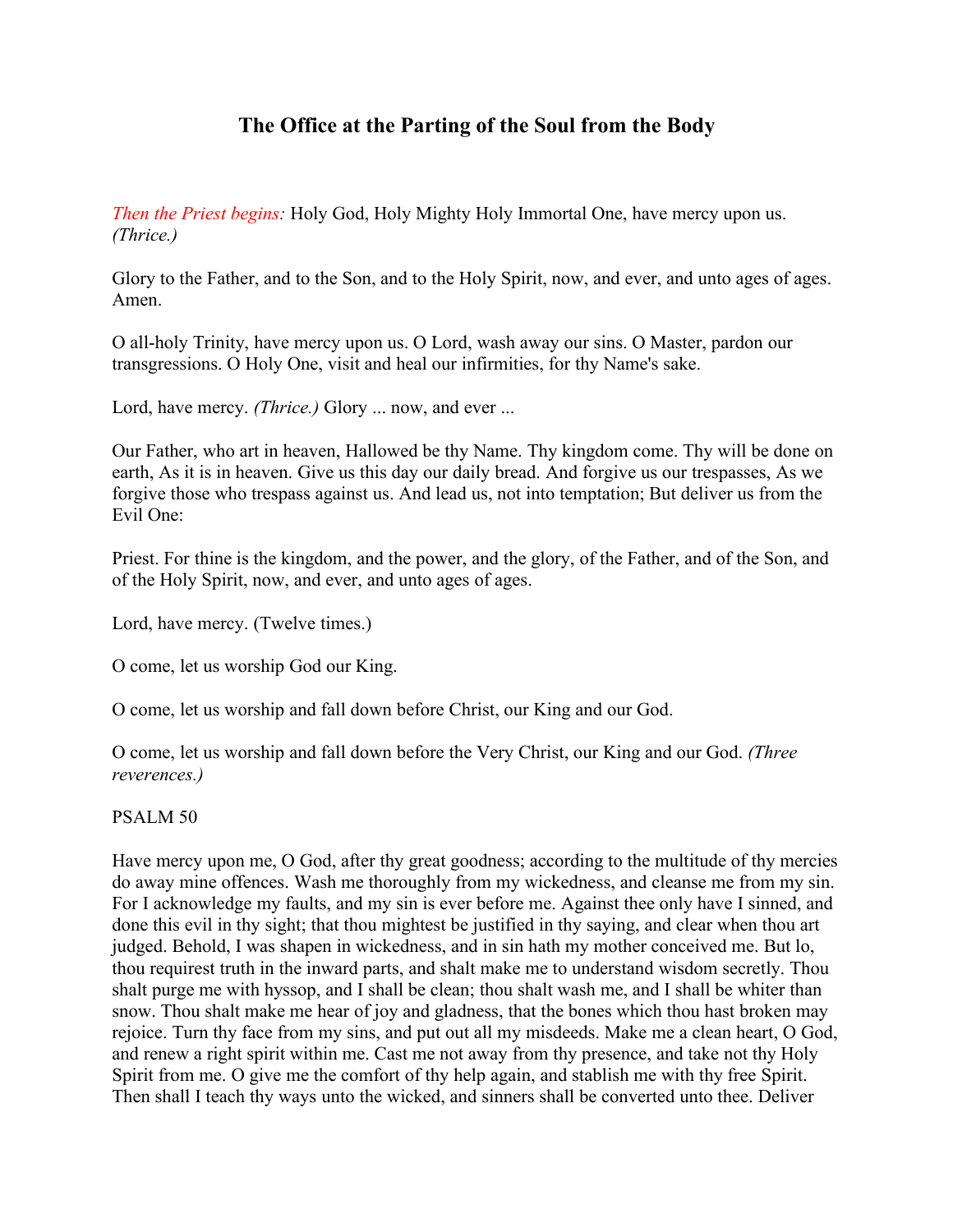me from blood-guiltiness, O God, thou that art the God of my health; and my tongue shall sing of thy righteousness. Thou shalt open my lips, O Lord, and my mouth shall show thy praise. For thou desirest no sacrifice, else would I give it thee; but thou delightest not in burnt-offerings. The sacrifice of God is a troubled spirit: a broken and contrite heart, O God, shalt thou not despise. O be favourable and gracious unto Sion; build thou the walls of Jerusalem. Then shalt thou be pleased with the sacrifice of righteousness, with the burnt-offerings and oblations; then shall they offer young bullocks upon thine altar.

*A Canon of Prayer to the All-undefiled Birth-giver of God, with Theme-Songs (Irmos) in the Sixth Tone, on behalf of a man whose soul is departing, and who cannot speak.*

## Canticle 1

*(Irmos):* When Israel passed on foot over the deep, as it had been dry land, and beheld their pursuer Pharaoh engulfed in the sea, they cried aloud: Let us sing unto God a song of victory.

*Refrain*. O all-holy Birth-giver of God, save us.

*Verses.* Like drops of rain my evil days and few, dried up by summer's heat, already gently vanish: O Lady, save me.

Through thy tenderness of heart and thy many bounties, by nature inclined thereto, O Lady, in this dread hour intercede for me, O Helper Invincible!

Great terror now imprisoneth my soul, trembling unutterable and grievous, when forth from the body it must go: Comfort thou it, O All-undefiled One.

Glory to the Father, and to the Son, and to the Holy Spirit.

O Refuge renowned for the sinful and contrite, make thy mercy known upon me, O Pure One, and deliver me from the hands of demons: For many dogs have compassed me about.

Now, and ever, and unto ages of ages. Amen.

Lo, now is the hour for succour, lo, now the hour for thine intercession; lo, now, the time because of which, day and night I have bowed down before thee, and prayed fervently unto thee, O Lady.

Canticle 3

*(Irmos):* There is none holy like unto thee, O Lord, my God, who hast exalted the horn of thy faithful, O Good One, and hast established us upon the rock of thy confession.

*Verses:* Inasmuch as I foresaw this day from afar, O Lady, meditating ever upon it as though it were come, with hot tears I have prayed unto thee that thou wouldst not forget me.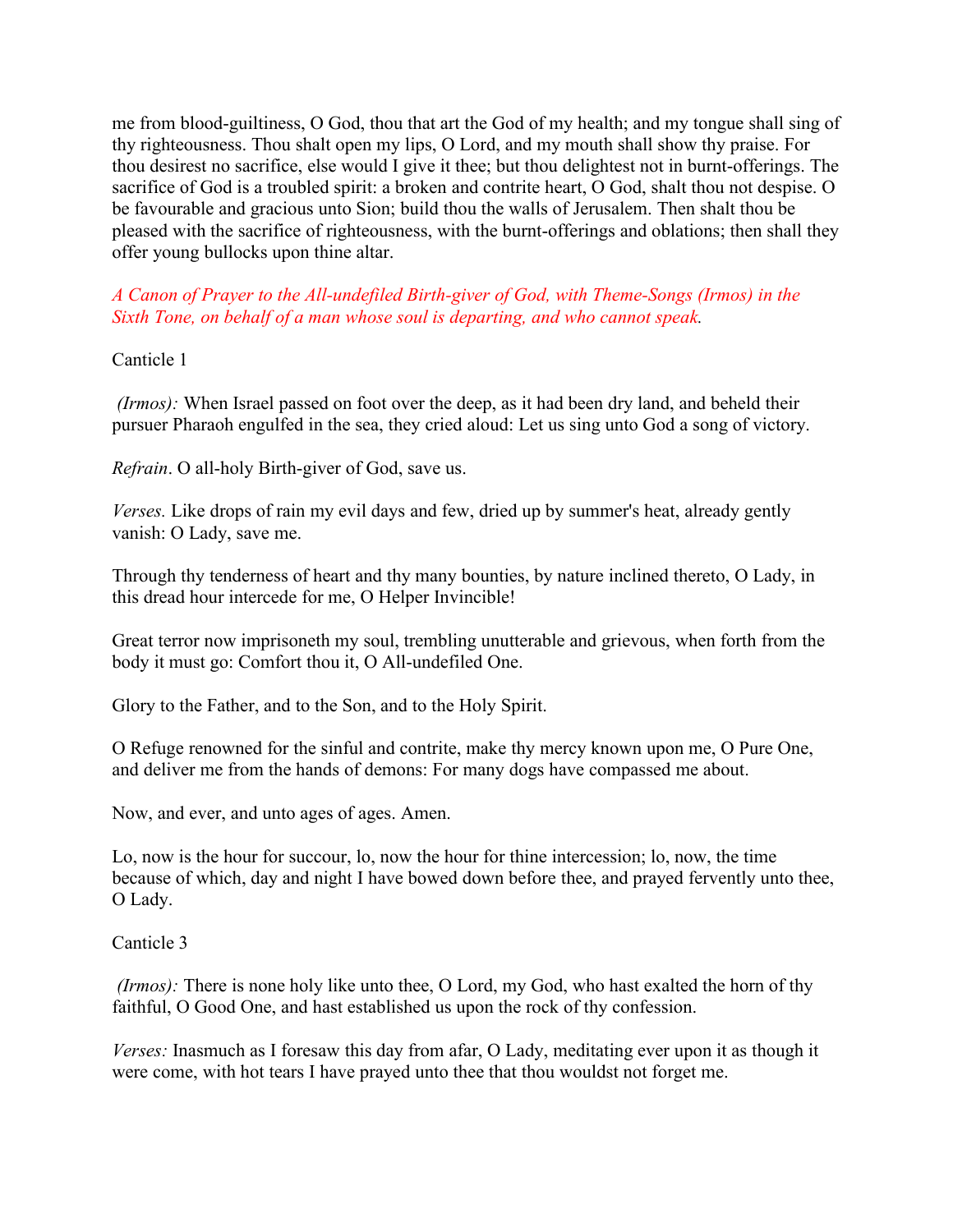The assembly of the crafty, gaping, have compassed me round about, and seek to bear me away and bitterly torment me. Crush thou their teeth and jaws and save me, O Pure One.

For as an organ of speech I am altogether extinguished, and my tongue is bound, and mine eye closeth. In contrition of heart I entreat thee: O my Deliverer, save me.

Glory to the Father, and to the Son, and to the Holy Spirit.

Incline thine ear unto me, O Mother of Christ my God, from the height of thy great glory, O Good One; and hear my last groan, and give me thy hand.

Now, and ever, and unto ages of ages. Amen.

Turn not from me thy many bounties; shut not the bowels of thy love toward mankind, O Pure One: but intercede for me now, and in the hour of judgment remember thou me.

Canticle 4

*(Irmos):* Christ is my strength, my God and my Lord, the august Church doth sing in God befitting wise, crying aloud and out of a pure mind keeping festival unto the Lord.

*Verses:* Appoint thou now a washing for sin, a stream of tears, O Good One, receiving the contrition of my heart. In thee have I set my hope, O Good One, when thou deliverest me from frightful fiery torment; forasmuch as thou art the Fountain of Grace, O Birth-giver of God.

O Refuge which maketh not ashamed, and infallible unto all who are in need, Lady all-undefiled, be thou my defender in the hour of trial.

Stretch forth, O All-pure One, thine all-honourable hands, like unto the wings of a holy dove, under whose protection and shelter cover thou me, O Lady.

Glory to the Father, and to the Son, and to the Holy Spirit.

O Conqueror and Tormentor of the fierce Prince of the air, O Guardian of the dread path, and Searcher of these vain words, help thou me to pass over unhindered, as I depart from earth.

Now, and ever, and unto ages of ages. Amen.

Lo, terror is come to meet me, 0 Lady, and I fear it; lo, a great ordeal hath seized hold upon me, wherein be thou my helper, O thou Hope of my salvation.

Canticle 5

*(Irmos):* With thy light divine, O Good One, illumine thou, I pray thee, the souls of those who wake early unto thee with love: that they may know thee, O Word of God, of the true God, who callest forth from the gloom of sin.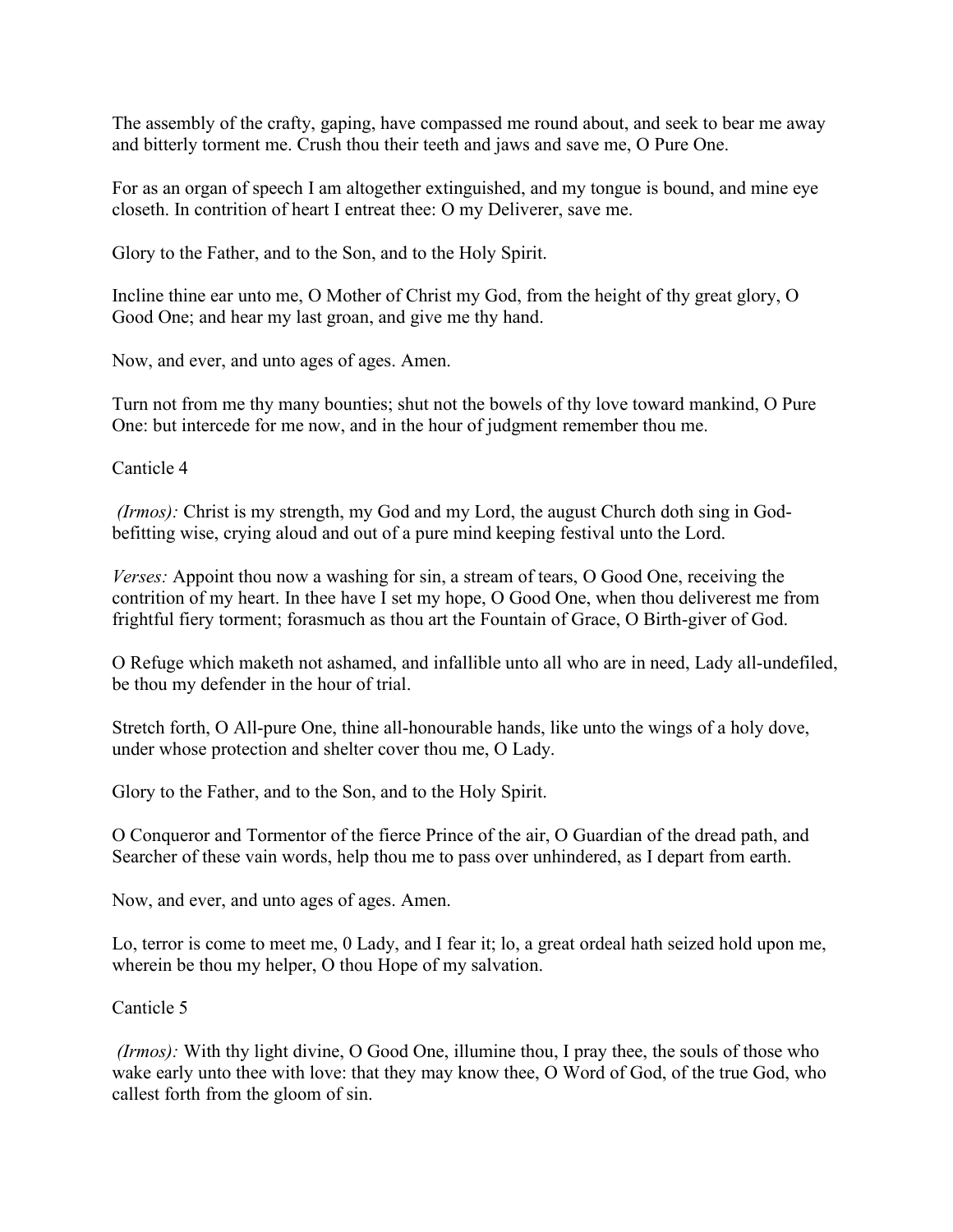*Verses:* Forget me not, O Good One, neither turn thou away thy face from me, thy child; but hear me, for I am in trouble; and receive thou my soul, and deliver it.

Ye who are my kinsfolk in the flesh, and ye who are my brethren in the spirit, my friends and wonted acquaintance, weep ye, sigh, wail: For lo, now am I departing from you.

No one now delivereth, and, of a truth, there is none to aid. Succour thou me, O Lady; else as a helpless man shall I be captive in the hands of mine enemies.

Glory to the Father, and to the Son, and to the Holy Spirit.

Having entered, O ye my holy Angels, as ye stand before the Judgment Seat of Christ, bending in thought your supersensual knees, cry ye with weeping unto him: Have mercy, O Maker of all men, upon the work of thy hands, O Good One; and cast it not away.

Now, and ever, and unto ages of ages. Amen.

Bowing down before the Sovereign Lady and all-pure Mother of my God, pray ye that she will bend her knees together with you; and she shall bend Him to mercy: For the true Mother and Nourisher will be heard.

Canticle 6

*(Irmos):* Forasmuch as I behold the sea of life surging high with the tempest of temptations, I have fled to thy tranquil haven and cry aloud unto thee: Lead thou my life forth from corruption, O Most Merciful One.

*Verses:* My mouth is silent, and my tongue speaketh not, but my heart maketh utterance: For that fire of contrition which inwardly devoureth is kindled, and in tones inexpressible invoketh thee, O Virgin.

Look down upon me from on high, O Mother of God, and mercifully hearken now to my supplication; that having beheld thee I may go forth from the body rejoicing.

The destruction of ties, and the overthrow of nature's laws of union, and of the whole corporeal structure, cause me anguish and distress intolerable.

Glory to the Father, and to the Son, and to the Holy Spirit.

To the holy and honourable arms of the holy Angels transfer me, O Lady; that covered with their wings I behold not the ignominious and revolting and gloomy forms of devils.

Now, and ever, and unto ages of ages. Amen.

O All-honourable Abode of God, grant unto me the heavenly, the supersensual abode, after that thou hast kindled my expiring and unradiant light by the holy oil of thy mercy.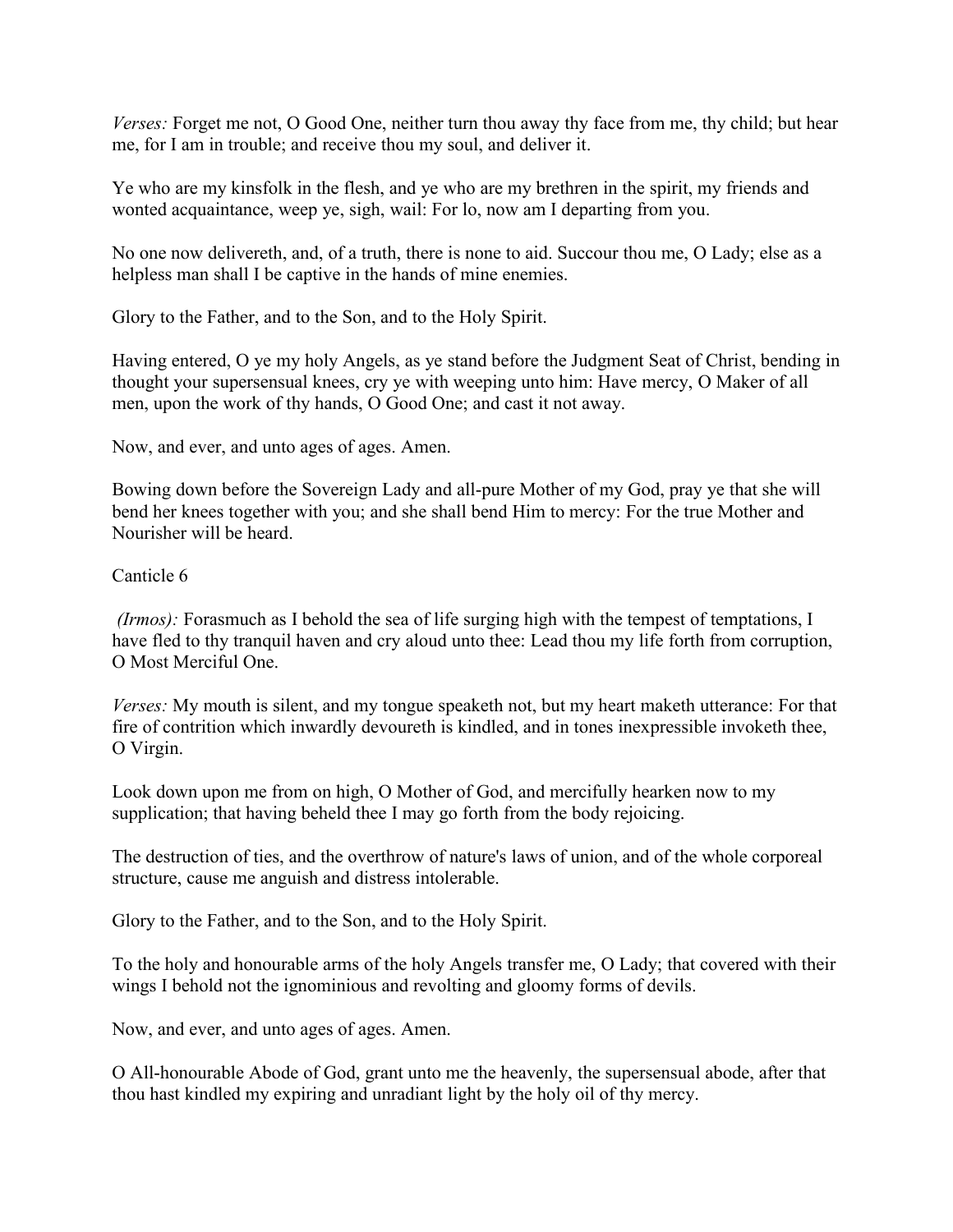## Kontakion, in Tone 6.

Arise, O my soul, O my soul why sleepest thou? The end draweth near, and thou mustspeak. Arise, therefore, from thy sleep, and Christ our God, who is in all places and filleth all things, shall spare thee.

#### Ikos

The Devil, when he beheld the healing of Christ thrown open, and the health which flowed therefrom unto Adam, being sore smitten as it were with a calamity, wailed and cried unto his friends: What shall I do unto the Son of Mary? The Bethlehemite, who is in all places and filleth all things, doth slay me.

#### Canticle 7

*(Irmos):* An Angel made the fiery furnace to drop dew for the Holy Children, but the command of God, consuming the Chaldeans with fire, prevailed upon the tormentor to cry aloud: Blessed art thou, O God of our fathers!

*Verses*: The night of death, gloomy and moonless, hath overtaken me, still unready, sending me forth on that long and dreadful journey unprepared. But let thy mercy accompany me, O Lady.

Lo, all my days are vanished, of a truth, in vanity, as it is written, and my years also in vain; and now the snares of death, which of a truth are bitter, have entangled my soul, and have compassed me round about.

Let not the multitude of my sins conquer thy great tenderness of heart, O Lady. But let thy mercy compass me round about, and let it cover all my transgressions.

Glory to the Father, and to the Son, and to the Holy Spirit.

They who shall lead me hence are come, and hem me in on every side; but my soul holdeth back and is dismayed, being filled with much rebellion; the which allay thou, O Pure One, by thy manifestation.

Now, and ever, and unto ages of ages. Amen.

Not one have I found who grieveth over my affliction, or who comforteth me, O Lady: For all my friends and acquaintance have now abandoned me. But do thou, O my Hope, in no wise forsake me.

#### Canticle 8

*(Irmos):* Out of the flames thou didst shed forth dew upon the Godly Ones, and with water didst kindle the sacrifice of the Righteous One. For thou doest all things which thou willest, O Christ. Thee will we exalt unto all the ages.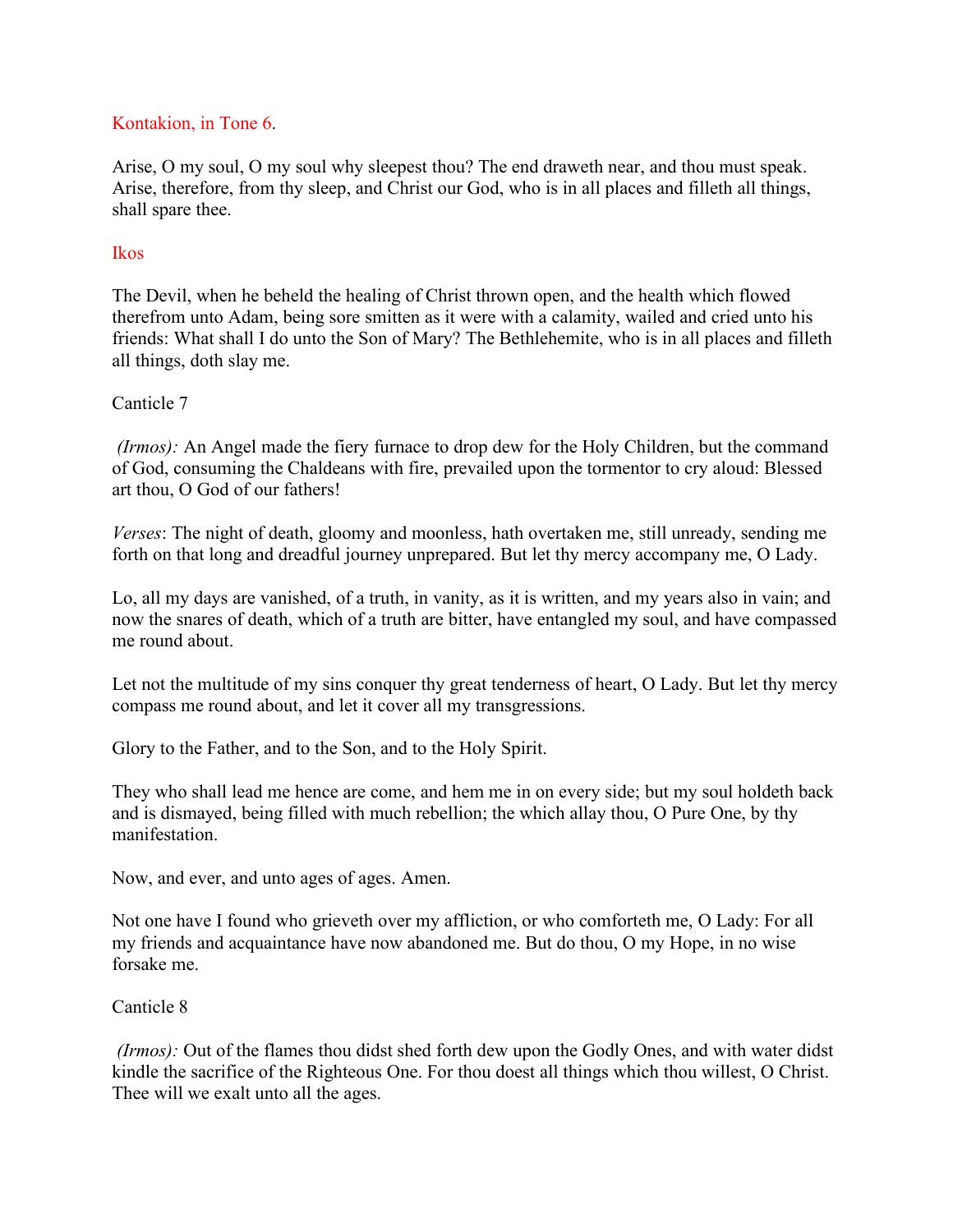*Verses:* As the Mother loving mankind of the God who loveth mankind, look thou with calm and merciful eye when my soul from its body shall part; and I will glorify thee forever, O holy Theotokos.

Vouchsafe that I may escape the hordes of bodiless barbarians, and rise through the abysses of the air, and enter into heaven; and I will glorify thee forever, O holy Theotokos.<br>O thou who didst bear the Lord Almighty, banish thou far from me when I come to die, the

chieftain of bitter torments who ruleth the universe; and I will glorify thee forever, O holy Theotokos.

Glory to the Father, and to the Son, and to the Holy Spirit.

When the last great trump shall sound unto the frightful and dread Resurrection of the judgment Day, and all shall rise from the dead; then remember thou me, O holy Theotokos.

Now, and ever, and unto ages of ages. Amen.

O lofty Palace of Christ our Master, who hast sent down thy grace from on high, aid thou me now, in the day of wrath; and I will glorify thee forever, O holy Theotokos.<br>Canticle 9

*(Irmos)*: It is not possible that men should see God, upon whom the Orders of the Angels dare not gaze: but through thee, O All-pure One, was the Word Incarnate manifested unto men; Whom magnifying, together with the Heavenly Hosts, we call thee blessed.

*Verses:* Oh, how shall I look upon the invisible? How shall I endure its vision dread? How shall I dare mine eyes to open? How shall I dare to gaze upon my Master, whom I have not ceased, from my youth up, ever to grieve?

O Holy Maiden, Theotokos, look with mercy upon my meekness. Receive this my propitiatory and final prayer, and from the fire that tortureth to all eternity make thou haste to deliver me.

I, who have defiled the holy temples, on quitting this vile temple of the body, do beseech thee, O all-honourable Temple of God, Maiden, Virgin Mother, that my soul may escape outer darkness, and the burning of fierce Gehenna.

Glory to the Father, and to the Son, and to the Holy Spirit.

Forasmuch as I now behold the end of my life draw near, and am a worker of unseemly thoughts and deeds, O All-pure One, I am cruelly smitten with the stings of conscience, O Maker of my soul. But do thou mercifully incline unto me; and be thou my Intercessor.

Now, and ever, and unto ages of ages. Amen.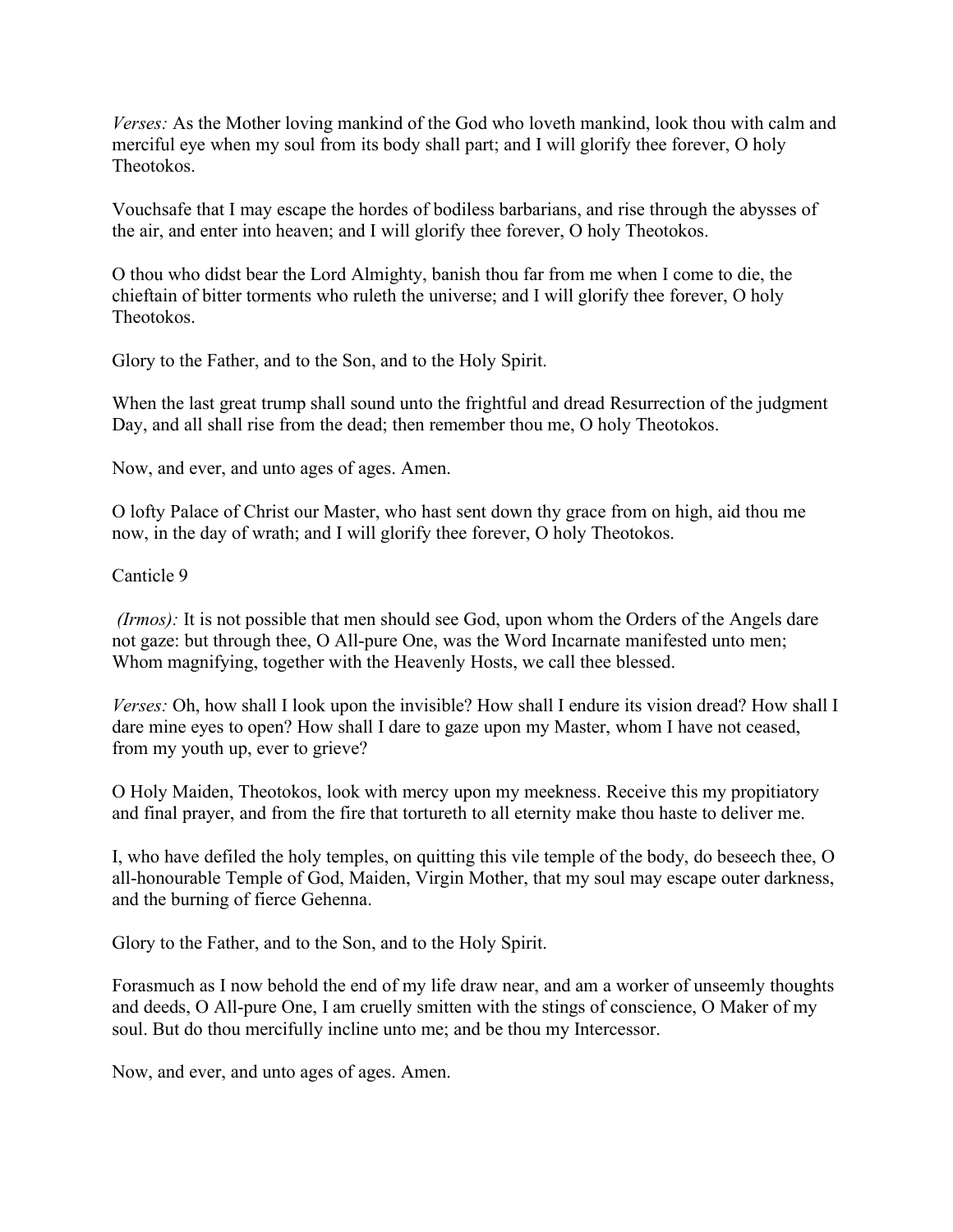The Son will give himself unto us for mercy, the Son of God and King of the Angels, the Man Eternal, coming forth from thy pure blood; Whom do thou propitiate, O Maiden, on behalf of my passion-tossed soul, which is cruelly wrested from my body accursed.

Meet is it, in truth, to bless thee, the Theotokos, ever-blessed and all-undefiled, and the Mother of our God. More honourable than the Cherubim, and beyond compare more glorious than the Seraphim, thou who without defilement barest God the Word, true Theotokos, we magnify thee.

# *The Prayers said by the Priest at the Departure of a Soul.*

O Lord GodAlmighty, the Father of our Lord Jesus Christ, who willest that all men should be saved, and should come unto the knowledge of the truth; who desirest not the death of a sinner, but that he should turn again and live: We pray thee and implore thee, absolve thou the soul of thy servant, N., from every bond, and deliver him *(her)* from every curse. Pardon his *(her)* transgressions, both of knowledge and of ignorance, both of deed and of word, which he *(she)* hath committed from his *(her)* youth up, and hath cleanly confessed or hath concealed, either through forgetfulness or through shame. For thou alone loosest those things which are bound, and guidest aright the contrite, and art the hope of the despairing, and mighty to remit the sins of every man who putteth his trust in thee. Yea, O Lord who lovest mankind, give thou command, and he shall be released from the bonds of the flesh and of sin; and receive thou in peace the soul of this thy servant, N., and give it rest in the everlasting mansions, with thy Saints; through the grace of thine Only-begotten Son, our Lord, and God, and Saviour Jesus Christ: with whom also thou art blessed, together with thine all-holy, and good, and life-giving Spirit, now, and ever, and unto ages of ages. Amen.

*Or:* Let us pray to the Lord.

Lord, have mercy.

O Master, Lord our God Almighty, who willest that all men should be saved and should come to a knowledge of the truth; who desirest not the death of a sinner, but that he should turn again and be saved: We pray thee and beseech thee, deliver thou the soul of thy servant, N., from every bond, free it from every curse. For thou art he who delivereth them that are bound, and guideth aright them that are cast down, O Hope of the hopeless.Wherefore, O Master, command that the soul of thy servant, N., may depart in peace, and may rest in thine everlasting mansions with all thy Saints; through thine Only-begotten Son, with whom thou art blessed, together with thine allholy, and good, and life-giving Spirit, now, and ever, and unto ages of ages. Amen.

## *Another Prayer for a Person who hath suf ered long, and is on the point of death.*

O Lord our God, who in thine ineffable wisdom hast created man, fashioning him out of the dust, and adorning him with comeliness and goodness, as an honourable and heavenly acquisition, to the exaltation and magnificence of thy glory and kingdom, that thou mightest bring him into this image and likeness; but forasmuch as he sinned against the command of thy statute, having accepted the image but preserved it not, and because, also, evil shall not be eternal: Thou hast ordained remission unto the same, through thy love toward mankind; and that this destructible